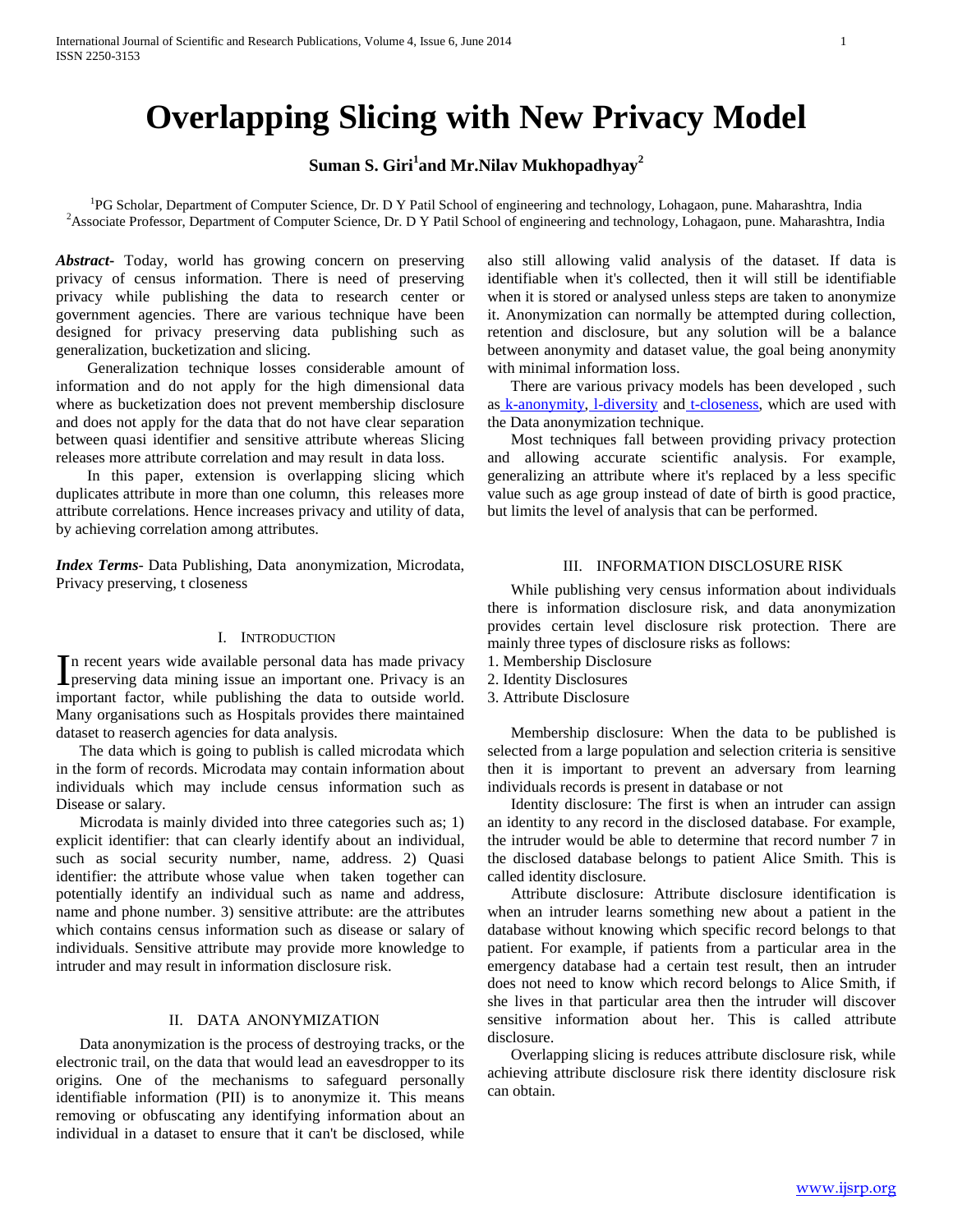International Journal of Scientific and Research Publications, Volume 4, Issue 6, June 2014 2 ISSN 2250-3153

#### IV. T CLOSENESS: A PRIVACY MODEL

 Privacy is measured by the information gain of intruder from revealed data. Information gain is nothing but knowledge discovered by the intruder. Before seeing or observing the data, the intruder has prior belief about data and after observing the data the intruder has knowledge about data and it is posterior belief. Information gain is calculated by measuring the difference between prior belief and posterior belief.

#### Information Gain=prior belief- posterior belief

 An equivalence class is said to have t-closeness if the distance between the distribution of a sensitive attribute in this class and the distribution of the attribute in the whole table is no more than a threshold t. A table is said to have t-closeness if all equivalence classes have t-closeness.

 The Earth Mover distance metric is used in order to quantify the distance between the two distributions. Earth Mover distance is used for both numerical and categorical data. Furthermore, the t-closeness approach tends to be more effective than many other privacy preserving data mining methods for the case of numeric attributes.

 Example: First an observer has some prior belief *B*0 about an individual's sensitive attribute. Then, in a hypothetical step, the observer is given a completely generalized version of the data table where all attributes in a quasi-identifier are removed (or, equivalently, generalized to the most general values). The observer's belief is influenced by **Q**, the distribution of the sensitive attribute value in the whole table, and changes to *B*1. Finally, the observer is given the released table. By knowing the quasi-identifier values of the individual, the observer is able to identify the equivalence class that the individual's record is in and learn the distribution **P** of sensitive attribute values in this class. The observer's belief changes to *B*2. We limit the gain from *B*1 to *B*2 by limiting the distance between **P** and **Q**. Intuitively, if  $P = Q$ , then *B*1 and *B*2 should be the same. If **P** and **Q** are close, then *B*1 and *B*2 should be close as well, even if *B*0 may be very different from both *B*1 and *B*2.

 **P** and **Q** to be close would also limit the amount of useful information that is released, as it limits information about the correlation between quasi identifier attributes and sensitive attributes. However, this is precisely what one needs to limit. If an observer gets too clear a picture of this correlation, then attribute disclosure occurs. The *t* parameter in *t*-closeness enables one to trade off between utility and privacy.

 To measure the distance between two probabilistic distributions.

 $P = (p1, p2, ..., pm)$ ,  $Q = (q1, q2, ..., am)$ , two well-known distance measures are as follows.

1) Variational Distance:<br> $D[P,Q] = \sum_{i=1}^{m} \frac{1}{2} |pi - qi|$ . . . . . . . (1) 2) And the Kullback-Leibler (KL) distance is defined as:  $=H(P) - H(P,Q)$  . . . . . . . (2)

Where  $H(P) = \sum_{i=1}^{m} p_i log p_i$  is the entropy of P and H (P,Q)=  $\sum_{i=1}^{m} p_i$  log  $q_i$  is the cross entropy of P and Q

#### **EMD(Earth Movers Distance)**

 The EMD is based on the minimal amount of work needed to transform one distribution to another by moving distribution mass between each other. Intuitively, one distribution is seen as a mass of earth spread in the space and the other as a collection of holes in the same space. EMD measures the least amount of work needed to fill the holes with earth. A unit of work corresponds to moving a unit of earth by a unit of ground distance. EMD can be formally defined using the well-studied transportation problem.

Let  $P = (p1, p2, ...pm), Q = (q1, q2, ...dm)$ , and dij be the ground distance between element i of **P** and element j of **Q**. We want to find a flow  $F = [fij]$  where fij is the flow of mass from element i of **P** to element j of **Q** that minimizes the overall work:

$$
\text{Work}(P,Q,F) = \sum_{i=1}^{m} \sum_{j=1}^{m} d_{ij} f_{ij}
$$
  
.... (3)

subject to the following constraints:

$$
f_{ij} \ge 0 \n= \sum_{j=1}^{m} f{ij} \n= \sum_{j=1}^{m} f{ij} \n= q_i \n= \sum_{i=1}^{m} j \n= \sum_{i=1}^{m} p_i \n= \sum_{i=1}^{m} q_i \n= 1 \n= 1 \n= (iii)
$$

 These three constraints guarantee that **P** is transformed to **Q**  by the mass flow F. Once the transportation problem is solved, the EMD is defined to be the total work,i.e.,

$$
D[P,Q] = WORK (P,Q,F) = \frac{\sum_{i=1}^{m} \sum_{j=1}^{m} d_{ij} f_{ij} \dots (4)}{P(Q, P,Q)}
$$

 Earth mover distance is used to calculate the distance between two distributions. EMD is used for both numerical data and the categorical data.

 **EMD for Numerical Data**: Numerical data are in order that's why order distance is calculated for the numerical data. For categorical data, equal distance and hierarchical distance is need to calculate.

Let the attribute domains are  $\{d_1, d_2, \ldots, d_m\}$  where  $d_i$  is the  $i_{th}$ smallest value. For numerical data the order distance between two values is calculated by number of values between them

Order list 
$$
(v_i, v_j) = |i-j|/(m-1)
$$
  $\dots \dots \dots (5)$ 

 Ordered distance is measured by metrics. It is nonnegative and use triangle inequality and symmetry property. To calculate the ordered distance there is need to consider flows that transport distribution mass between adjacent elements, because any transportation between two more distance need to consider flows that transport distribution mass between adjacent elements, because any transportation between two more distance distant elements can be equivalently decomposed into several transportations between adjacent elements. Based on this observation, minimal work can be achieved by satisfying all elements of Q sequentially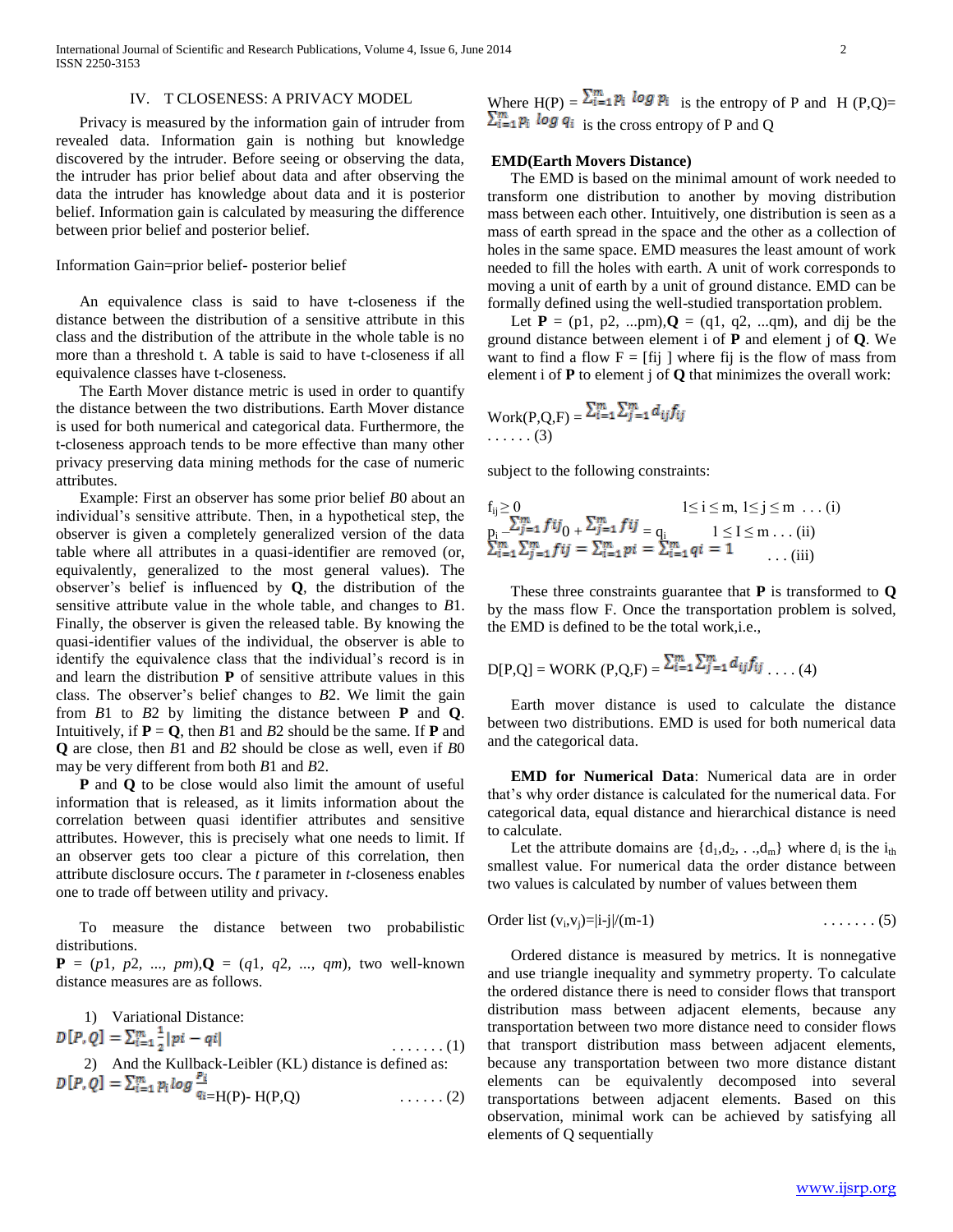EMD for Categorical Data: For categorical attribute we need to consider two distance measure, first is Equal distance which is ground distance between any two categorical attribute is defined to be 1. It iseasy to verify that this is a metric. As the distance between any two values is 1, for each point that *pi − qi >* 0, one just needs to move the extra to some other points. Thus we have the following formula:

$$
D[P,Q] = \frac{1}{2} \sum_{i=1}^{m} |pi - qi| = \sum_{p_i \ge q_i} (pi - qi) = -\sum_{p_i < q_i} (p_i - q_i)
$$
\n(6)

#### V. LITERATURE SURVEY

 L. Sweeney.,(2002) has proved that elimination of sensitive attributes from microdata is not sufficient to preserving privacy. There are a few solutions proposed in the literature to protect against the information linkage.

 L. Swenny and samarati has proposed privacy model called K anonymity which is used with generalization. K anonymity require that each record should be indistinguishable at least k-1 record from other record. K anonymity was the first privacy model used to anonymize data. K anonymity protects against identity disclosure but does not work with attribute disclosure. K anonymity has problem against homogeneity attack and background knowledge attack.

 A.Macchanavajjabala has introduced L diversity in 2006, In which each equivalence class has at least l well-represented sensitive values. L diversity is used in 2007 by N. Koudas, D. Shrivastava, and used with bucketization and slicing. Bucketization does not protect for membership disclosure risk and it doesn't not differentiate between quasi identifier and sensitive attribute.

 T. Li and N. Li. In 2009 has emerged new approach i.e. the tradeoff between privacy and utility in data publishing.

 In 2012 slicing technique has been proposed for data anonymization which works for high dimensional data, and also protect from membership disclosure risk. Due to high attribute correlation privacy violation may happen in slicing techniques . Data slicing can also be used to prevent membership disclosure and is efficient for high dimensional data and preserves better data utility. T closeness a new privacy measure is proposed by N. Li in 2007. In 2007 N. Li , T Li has proved that t closeness can be used with anonymization techniques. k-anonymity prevents identity disclosure but not attribute disclosure To solve that problem l-diversity requires that each eq. class has at least l values for each sensitive attribute But l-diversity has some limitations t-closeness requires that the distribution of a sensitive attribute in any equivalent class is close to the distribution of a sensitive attribute in the overall table.

#### VI. OVERLAPPING SLICING

**Problem statement:** Privacy preserving data publishing is an issue now days**.** While data get published to any agencies, there is risk of information disclosure. While reducing information disclosure risk there is loss of data utility. Slicing may fail to achieve data privacy and utility because during attribute

partitioning sensitive attribute is grouped into single column Hence there is less correlation between attributes, and l diversity may does not work for attribute disclosure risk.

 **Proposed technique:** The proposed technique is overlapping slicing in which attributes are duplicated in more than one column and easy to achieve more correlation between attribute. Overlapping slicing partitions attribute both horizontally and vertically. In vertical partitioning more correlated attributed are taken into one group and uncorrelated attributed are grouped separately. In horizontal partitioning tuple are grouped to form buckets, after grouping tuples values of column are randomly permuted. Overlapping slicing works in three main steps:

- 1. Attribute partitioning
- 2. Tuple partitioning
- 3. Column generalization

 **Attribute partitioning** : In attribute partitioning, correlation of the attribute are measured to form there group. To measure the correlation mean square contingency coefficient is used. Mean square coefficient is achieved by following formula:

$$
\emptyset^2(A_1, A_2) = \frac{1}{\min\{d_1, d_2\}-1} \sum_{i=1}^{d_1} \sum_{j=1}^{d_2} \frac{(f_{ij} - f_i f_j)^2}{f_i \cdot f_j} \tag{7}
$$

Given two attributes A1 and A2 with domains  $\{v_{11}, v_{12}, ...,$  $v_{1d1}$ } and { $v_{21}$ ,  $v_{22}$ , ...,  $v_{2d2}$ }, respectively. Their domain sizes are thus d1 and d2, respectively. The mean-square contingency coefficient between A1 and A2 is defined as:

Here, fi· and f·j are the fraction of occurrences of  $v_{1i}$  and  $v_{2i}$ in the data, respectively.  $f_{ii}$  is the fraction of co-occurrences of  $v_{1i}$ and  $v_{2j}$  in the data. Therefore,  $f_i$  and  $f_j$  are the marginal totals of  $f_{ij}$ :  $f_i = \frac{\sum_{i=1}^{n} n_i}{n}$  and  $f \cdot j = \frac{\sum_{i=1}^{n} n_i}{n}$ . It can be shown that  $0 \leq$  $\varphi^2(A1,A2) \leq 1$ .

 Attribute clustering: Having computed the correlations for each pair of attributes, we use clustering to partition attributes into columns. We use k mediod for clustering. In algorithm each attributes is taken as point in clustering space. The distance between two attributes in the clustering space is defined as  $d(A1, A2) = 1 - \varphi 2(A1, A2)$ , which is in between of 0 and 1. Partition around k mediod algorithm is used for clustering.

#### **Algorithm Partitioning Around Medoid (PAM)**

 Initialize: randomly select *k* of the *n* data points as the medoid

- 1. Associate each data point to the closest medoid.
- 2. For each medoid *m*
- 1. For each non-medoid data point *o*
- 1. Swap *m* and *o* and compute the total cost of the configuration
- 3. Select the configuration with the lowest cost
- 4. Repeat steps 2 to 4 until there is no change in the medoid.

 **Tuple partitioning**: In this step tuples are grouped to form bucket. Mondrian algorithm is used for tuple partitioning.

Algorithm tuple-partition $(T, t)$ 1.  $Q = \{T\}$ ; SB  $= \infty$ .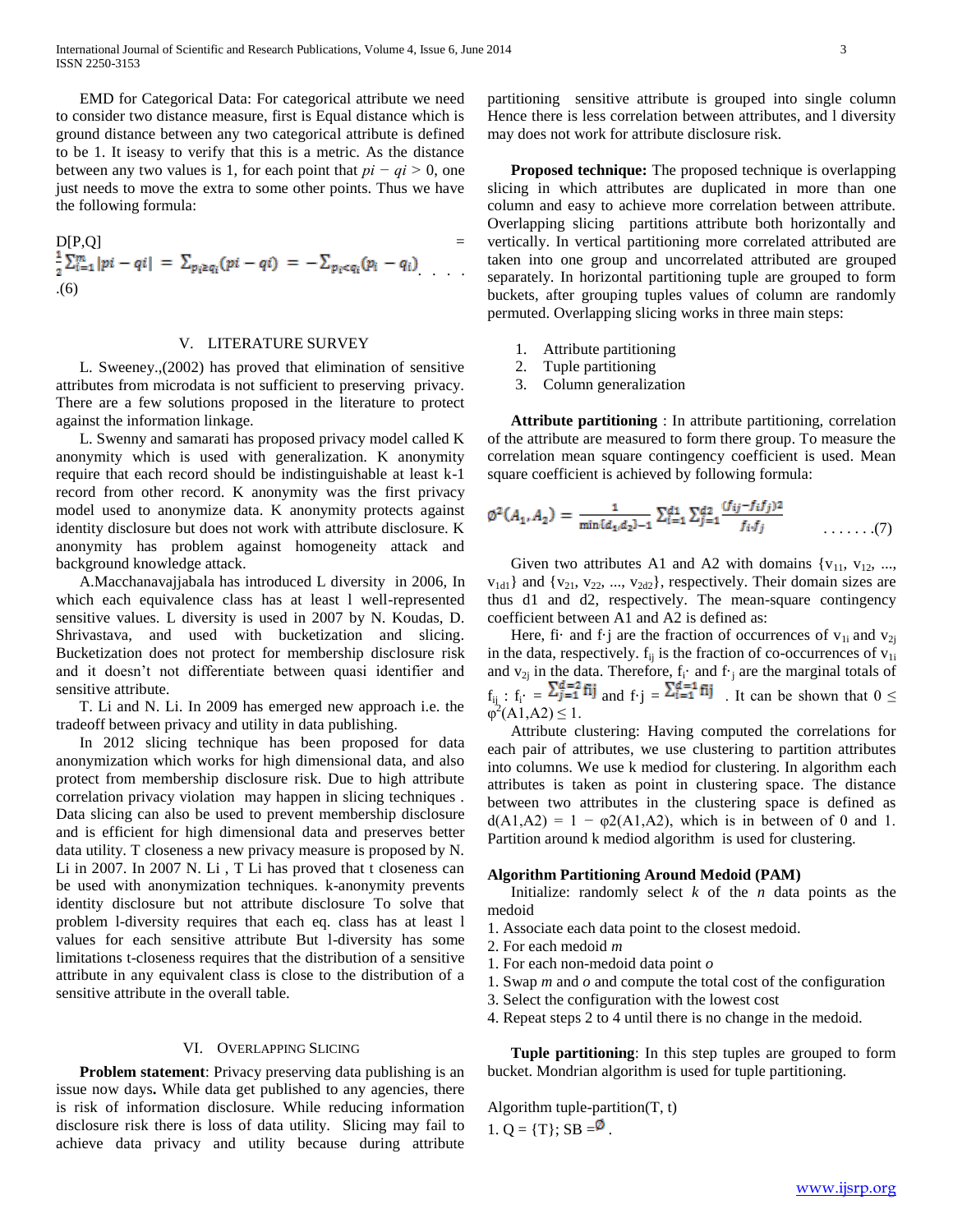International Journal of Scientific and Research Publications, Volume 4, Issue 6, June 2014 4 ISSN 2250-3153

2. while Q is not empty 3. remove the first bucket B from Q;  $Q = Q - {B}$ . 4. split B into two buckets B1 and B2, as in Mondrian. 5. if t closeness-check(T,  $Q \cup \{B1,B2\} \cup SB, t$ ) 6. Q = Q ∪ {B1,B2}. 7. else  $SB = SB \cup \{B\}$ . 8. return SB

 Figure 1 gives the description of the tuple-partition algorithm. The algorithm maintains two data structures: (1) a queue of buckets Q and (2) a set of sliced buckets SB. Initially, Q contains only one bucket which includes all tuples and SB is empty (line 1). In each iteration (line 2 to line 7), the algorithm removes a bucket from Q and splits the bucket into two buckets (the split criteria is described in Mondrian [17]). If the sliced table after the split satisfies  $\ell$ -diversity (line 5), then the algorithm puts the two buckets at the end of the queue Q (for more splits, line 6). Otherwise, we cannot split the bucket anymore and the algorithm puts the bucket into SB (line 7). When Q becomes empty, we have computed the sliced table. The set of sliced buckets is SB (line 8).



#### **Fig1 Block diagram for overlapping slicing**

#### **Architecture of Overlapping slicing**:

 Architecture of the overlapping slicing as shown in figure. In first phase maintain dataset in the form of tables and records. Attributes are classified into three main categories i.e. Explicit identifier, quasi identifier and sensitive attributes.

 In second step overlapping slicing is performed on the data set i.e. vertical and horizontal portioning is performed on the dataset. During tuple partioning t closeness privacy model is used to check achieved privacy of data. T closeness calculates the EMD of data to achieve privacy.After performing partitioning dimensionality of data is checked by using dimensionality check algorithm. After completion of overlapping slicing , we provide fake tuples to hide the original tuple.

#### VII. EXPECTED RESULT

 We evaluate the effectiveness of overlapping slicing in preserving data utility and protecting against attribute disclosure, identity disclosure and membership disclosure as compared to generalization, bucketization and slicing.

#### **Data set**

 Some preprocessing steps must be applied on the anonymized data before it can be used for workload tasks. First, the anonymized table computed through generalization contains generalized values, which need to be transformed to some form that can be understood by the classification algorithm. Second, the anonymized table computed by bucketization or slicing contains multiple columns, the linking between which is broken. We need to process such data before workload experiments can run on the data.

 **Handling generalized values**: In this step, we map the generalized values (set/interval) to data points. the Mondrian algorithm assumes a total order on the domain values of each attribute and each generalized value is a sub-sequence of the total-ordered domain values. There are several approaches to handle generalized values. The first approach is to replace a generalized value with the mean value of the generalized set. For example, the class 9th, 10th and 11th replaced by 10th. The second approach is to replace a generalized value by its lower bound and upper bound. In this approach, each attribute is replaced by two attributes, doubling the total number of attributes. For example, the Education attribute is replaced by two attributes Lower-Education and Upper Education; for the generalized Education level {9th, 10th,11th}, the Lower-Education value would be 9th and the Upper-Education value would be 11th. We use the second approach in our experiments. Handling bucketized/sliced data. In both bucketization and slicing, attributes are partitioned into two or more columns. For a bucket that contains k tuples and c columns, we generate k tuples as follows. We first randomly permutated the values in each column. Then, we generate the ith  $(1 \le i \le k)$  tuple by linking the i-th value in each column. We apply this procedure to all buckets and generate all of the tuples from the bucketized/sliced table. This procedure generates the linking between the two columns in a random fashion.

 Table 1 contains the record of original microdata table in which Name is explicite identifier which removed in first step. Age, gender, and zipcode are quasi identifier and remaining two diseases and occupation are the sensitive attribute.

 Table 2 is overlapped slicing table in which explicit identifier Name is removed from table and qusi identifier are grouped together with one sensitive attribute and another group of sensitive attribute. The value of sensitive attribute is randomly permuted to achieve more privacy. Sensitive attributes are partitioned with both attribute therefore more attribute correlation is achieved and utility of data is increased.